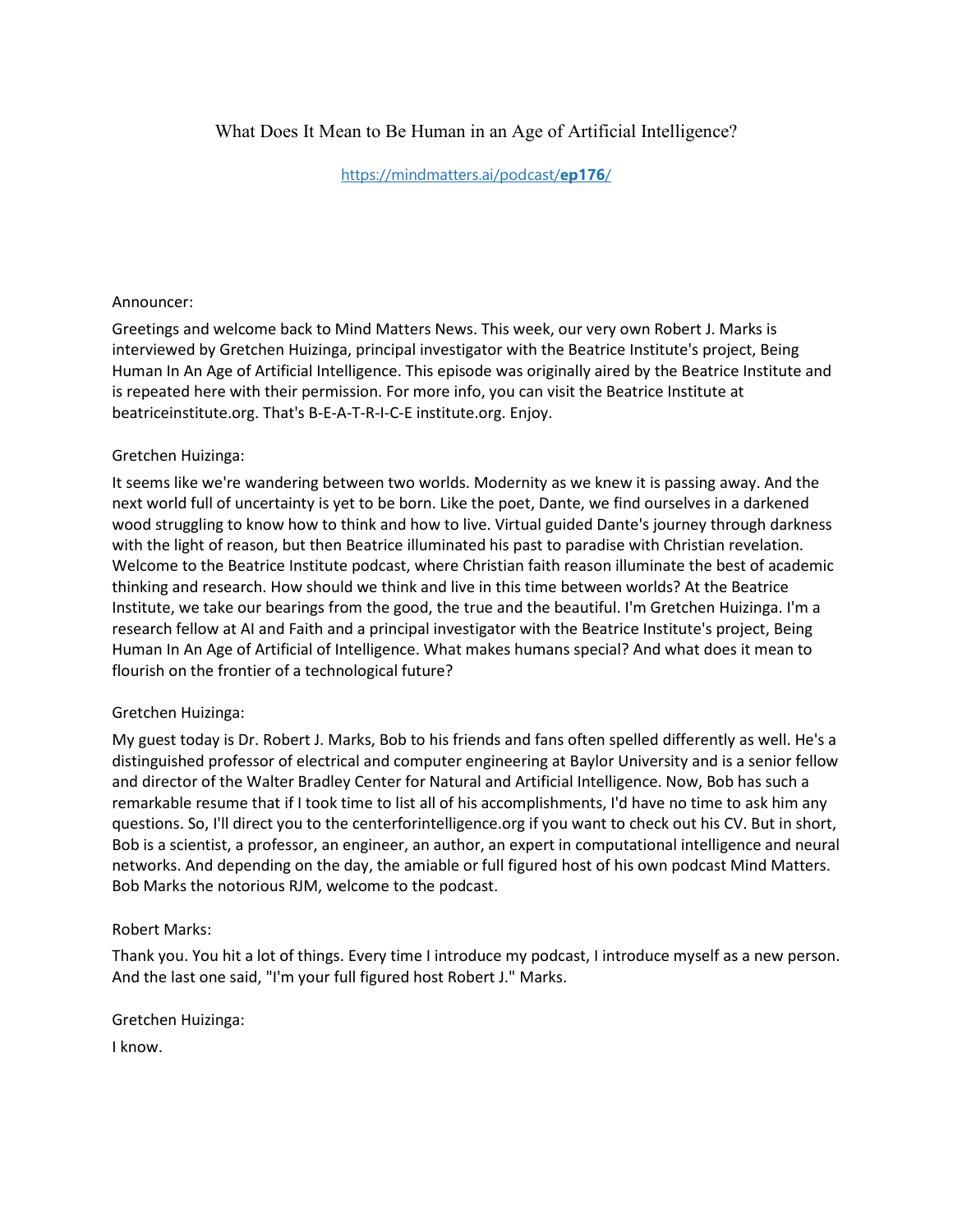### Robert Marks:

So, that's what you picked up. That's hilarious.

## Gretchen Huizinga:

I've only heard those two, the amiable host, which I love. Before we get going, I want to just drill in a little bit on this idea of natural and artificial intelligence. You've named the center with those two words. And this is a question I've been asking in an age of farm to table, non-GMO, back to nature. Why we're so excited about artificial intelligence. Why did you pick those two contrasts for your name?

## Robert Marks:

The reason that we chose both natural and artificial intelligence is because we want to explore both. Artificial intelligence purports to imitate natural intelligence, but natural intelligence needs to be explored on its own and compared to AI. And one of the things that we have found is that natural intelligence in many ways as far as superior to artificial intelligence. So, not only do we explore artificial intelligence, but one of the things we're looking at right now is the mind-brain problem. And for example, is the mind an emergent property of the brain? And this has been going on a lot in philosophy. There's been a lot of debate, but only recently do we have some scientific evidence that the mind is greater than the brain and we're putting together a book.

## Robert Marks:

So this is my plug number one, if you will. The working title is Minding the Brain. And it is a book about the mind and the brain. And we have brought in computer scientists, we have brought in physicists, we have brought in cosmologists. We have a brain surgeon, we have neurologists, we have a psychologist and a number of different people addressing this question is whether the mind is the same as the brain. This is the outcome of some of the work in so-called natural intelligence. And of course, as things develop, we have to juxtapose it with artificial intelligence and see what can be done in duplicating these remarkable things that humans do.

# Gretchen Huizinga:

Right. Well, and neuroscience isn't a new field. People have been looking at the brain and it's derivatives in machines for quite a while. And what I keep hearing is they're not getting much purchase as it were.

# Robert Marks:

You should talk to our brain surgeon about neuroscience. He says it's all over the map. One of the things that we're experiencing for example, is in scientific development, as things such as are you your brain? Are we computers made of meat? Well, if we're computers made of meat, then if we divide our brain into the right and left hemispheres, we should become two people. But in fact, this is an operation, which is performed by one of our neurosurgeon participants in the Bradley Center, Michael Egnor, just a brilliant neurosurgeon. And he does this. And why does he do this? It's because of epileptic. Because sometimes a signal for an epileptic fit originates on one side of the brain and is communicated to the other side of the brain. So they thought that, if they split the brain into down the hemisphere, this would disrupt the communication.

## Robert Marks: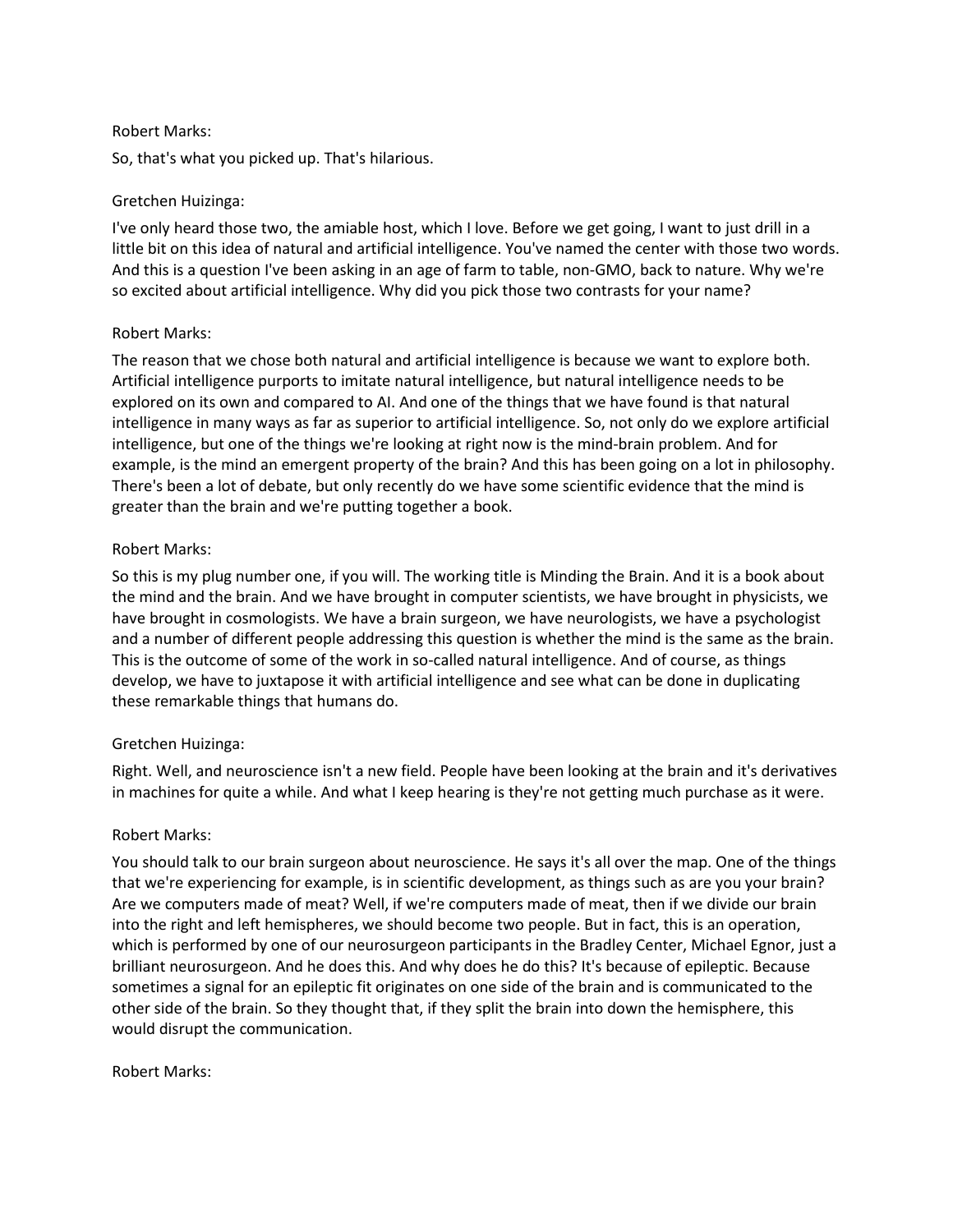And indeed it works. Now, what happens if you cut the brain into two pieces? Well, what happens is you are the same person. And that's an example of some of the scientific evidence that is accumulating supporting the idea that the mind is just more than the brain. But anyway, this is an answer to your question, why do we have natural and artificial intelligence? Because we are interested in the natural intelligence and for example, how the brain works because in artificial intelligence, we would like to in some way duplicate that. But what does the brain do? We have to understand that from perspective different than computer scientists and engineers.

## Gretchen Huizinga:

Well, Bob, you're not just a senior fellow and director of the Walter Bradley Center, but you're also a cofounder and were instrumental in defining its purpose and mission, which as I read challenges both the techno-utopians who think smart machines will be our savior and the techno-dystopians who think machines will inevitably replace us. So, when we talked before I referred to this as the Goldilocks position on the technophile, technophobe spectrum. Unpack that position for us and tell us why it's important to get this just right.

## Robert Marks:

Well, this is a forecast about the future. I think it was Niels Bohr the famous quantum physicist, who said forecasting is dangerous, especially if it's about the future. We have to be careful in what we forecast. And we have people that are accurately forecasting. I think George Gilder, who is one of the co-founders of Discovery Institute, just has a brilliant track record in forecasting, the technical future. And then you have people that are terrible at doing this. One of the people that I believe is terrible at doing this is for example, Ray Caswell with Google who wrote the singularity, who says that computers are someday going to become a duplicate of the human being and then continue to write creative software that increases their intelligence again and again and again. And so it's this never ending staircase to superiority. And pretty soon we're going to be the pets of this AI. I think that's irresponsible, nondefendable and was written a lot for just the visibility and the hype value.

# Gretchen Huizinga:

One of AI's big selling points right now is that it can help us transcend human limitations. But you and others have pointed out that AI has its own limitations and some of them are pretty big. So, from the perspective of a computer scientist, what do we need to understand about those limitations to have a realistic view of artificial intelligence? What can't a computer do that humans can and why does it matter in the debate about AGI or artificial general intelligence and what I might call the AI challenge to human exceptionalism?

## Robert Marks:

Well, let's look at what AI can do first of all. I was challenged by AI when I picked up my first calculator. That calculator could add a heck of a lot faster than I could. I used to use a slide row. Yeah, I'm old enough to remember a slide row. And that four banger calculator could just bang out things instantaneously. So all of a sudden, this electronic calculator was surpassing my capability as a human. And we know now reading the headlines that computer can do things such as beat us at the world's most difficult board game, which is go, it can beat us at chess. So yeah, there are some certain things that it can do better than us. That's true of all technology. But there are certain things that artificial intelligence will never achieve. These would include things like sentience, creativity, understanding, and so far artificial intelligence doesn't have any common sense.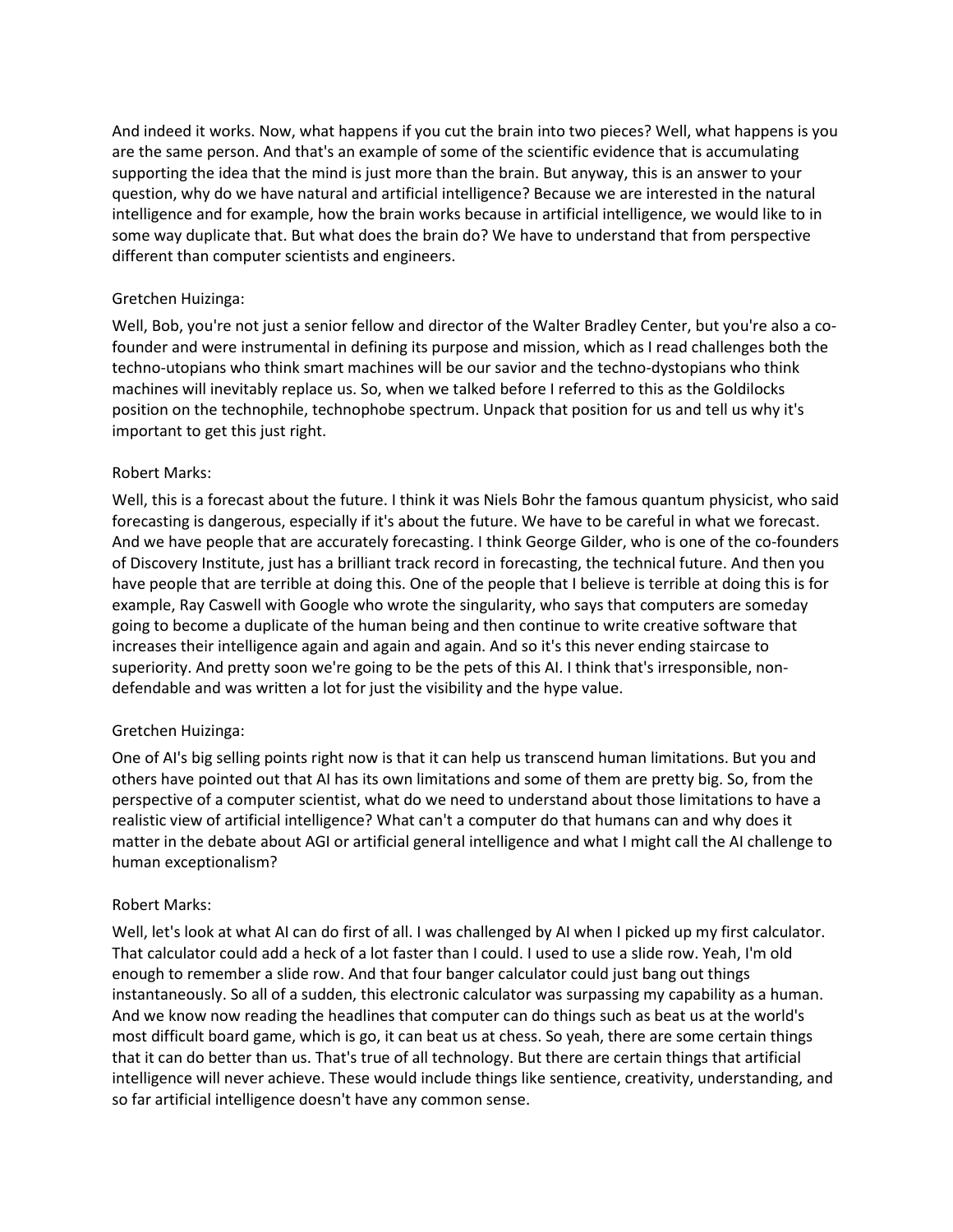## Gretchen Huizinga:

Well, that goes back to your Ray Caswell thing. Is that there are people who believe if we just have enough time, enough compute power, enough sophistication, we will get to that point. So, you're challenging that view with this center and some of the work you're doing?

## Robert Marks:

Yeah, let me elaborate on that a little bit. It's very clear that in this new age, we have more data, we have greater computing power and computers are doing a lot more interesting things than they ever did before because of the availability of that data. However, there is a fundamental computer science principle called the Church-Turing thesis. The Church-Turing thesis says that the super duper computers of today, anything that they can do, you can go back to Turing's original machine back in the 1930s, and you could do on that machine. Now, it would take you billions or trillion times as long, but that's an interesting thesis. The Church-Turing thesis named after Alonzo Church and Alan Turing. Alonzo Church created something called the Lambda calculus, which was a computing language. Alan Turing generated the Turing machine, the first general purpose computer. And they worked together.

## Robert Marks:

In fact, touring worked under church for a while. And they went back and forth and they said, "You know what? Both of these techniques do the same thing. They have the same capabilities." And that generalized into this idea of the Church-Turing thesis. So, the bottom line is that anything that we can look at Turing's original machine, and we could say that Turing machine can't do it because a fundamental physics, because of fundamental science and mathematics, that can't be done on today's bigger computers.

## Gretchen Huizinga:

And potentially not even on the futures bigger computers?

## Robert Marks:

On the future computers. That's correct if they are built on the same principle that today's computers are. Yep.

## Gretchen Huizinga:

Yeah. I think it's important right now to actually interject that artificial intelligence is a computer.

## Robert Marks:

Yeah. That's very important because yeah, anything a computer can't do AI can't do.

# Gretchen Huizinga:

Right. No matter how many wants we wave in front of it. I want to mention that the Walter Bradley Center is part of the Discovery Institute, which has been at the forefront of scholarly research on intelligent design and challenging the hegemony of materialism and evolutionary theory that constitutes the prevailing worldview in academia. So, talk a little bit about the research that's going on in your particular branch of this Institute and how you are tackling the fundamental difference between natural and artificial intelligence.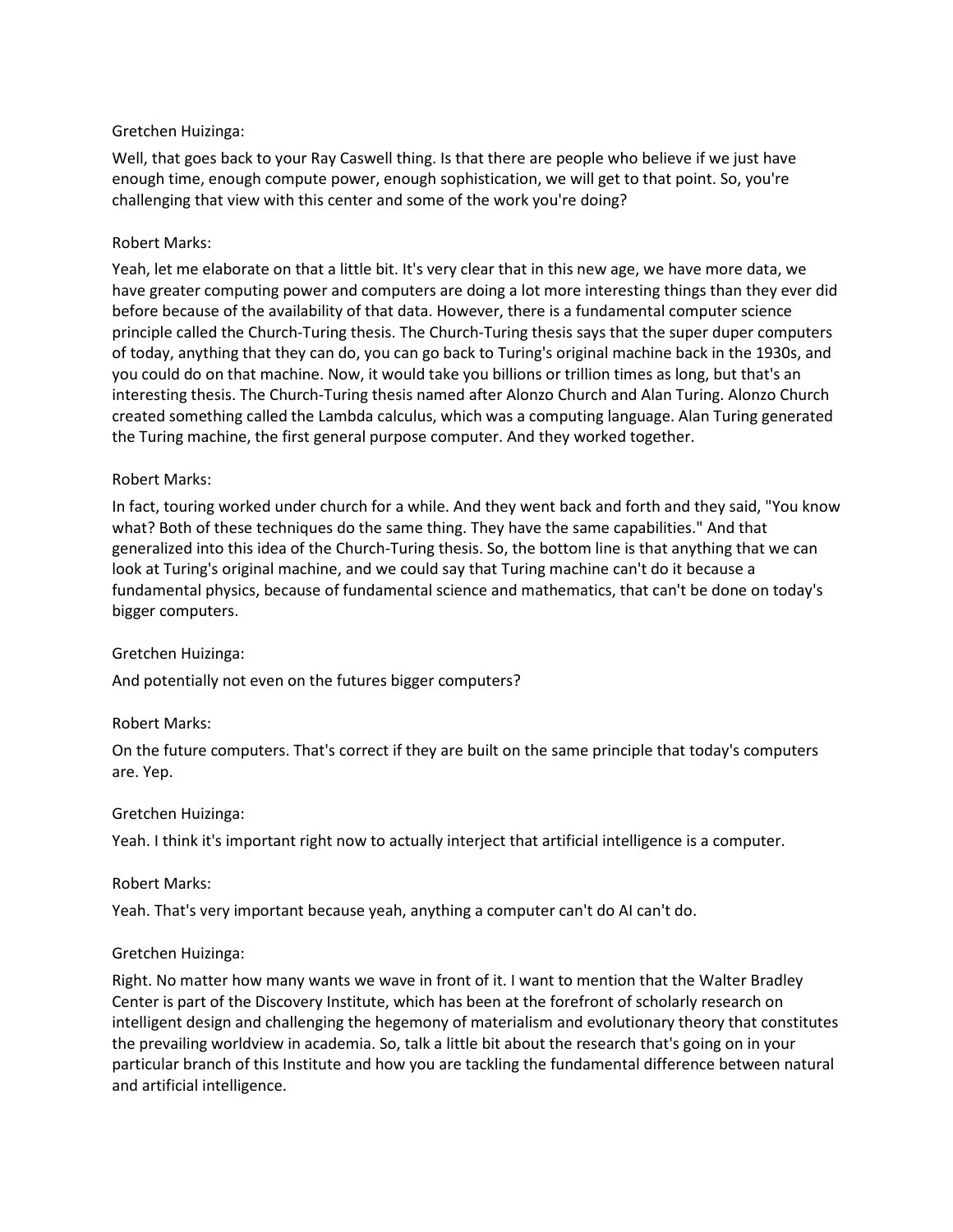### Robert Marks:

Well, is a tie in. And I've first became interested in this I don't know, maybe 10 years ago or something. I've been involved with artificial intelligence for a long time, many decades. And I started to become aware of artificial intelligence in terms of evolutionary programs being purported to support Darwinian evolution. The people who were proponents of Darwinian evolution, they became excited when computers were invented because they said, "We can't go to the lab and we can't reproduce this work because it would take too long to do any evolution in the lab." Anyway, they were excited about the idea of taking this algorithm, placing it on a computer and performing this evolution in an accelerated sort of fashion. And they did this, they came up with a bunch of different algorithms to do it. Now, basically fundamentally Darwinian evolution is three steps. One is mutation, the other one is survival of the fittest and the other one is repopulation. And if you repeat those, mutation, survival of the fittest, repopulation, again and again and again, the idea is that you will develop super duper things.

## Robert Marks:

And there were some proponents of Darwinian evolution that wrote programs such as Avida. Avida is a really, really big one. It was really big in the so-called Dover trial when the intelligent design was put on trial. And they had proponents of Avida testifying at that trial. And it turns out that it, when I came to Baylor, 2003 or so, I met William Demsky, who was also at Baylor. And we were in this apologetics group together and turned out that I was into evolutionary computing, which is a legitimate side of electrical. And we started meeting together and began to resonate. And one of the things that we both agreed on, was that evolution was unable to create information. A computer program can create information no more than an iPod. You remember iPods? No more than an iPod can create music. There is just something in the creativity. It is a tool for the programmer to do something. So if that was the case, then these evolutionary programs that were purporting to generate information ex nihilo, from nothing, something was wrong.

## Robert Marks:

So we went in and we developed a theory called active information, which showed that the information that was placed into these programs that predisposed them to get to the solution that they wanted to get to was infused into that program by the programmer. And in fact, we not only argued that philosophically, we did it mathematically, and we can literally measure the degree of information that is added to an evolutionary computer program that allows it to work. And so we published a number of papers on this active information idea, and it was something which has caught on, our paper has been referenced decently, picked up by some other people. And I think the big success is we see no recent, the least in the last, I don't know, five, 10 years of people coming out and saying, "I have a computer program that can be creative and generate evolution." It's because of that work. So, I'm pretty excited and proud about that.

## Gretchen Huizinga:

And this seems to be worldview driven as well, which brings us nicely into what I want to talk about next was the namesake of the institution, Walter Bradley. And I want you to talk about him just for a minute, because I know you've said he's your hero. I want to clarify one thing, Dr. Bradley is alive and well.

Robert Marks: He's alive and well.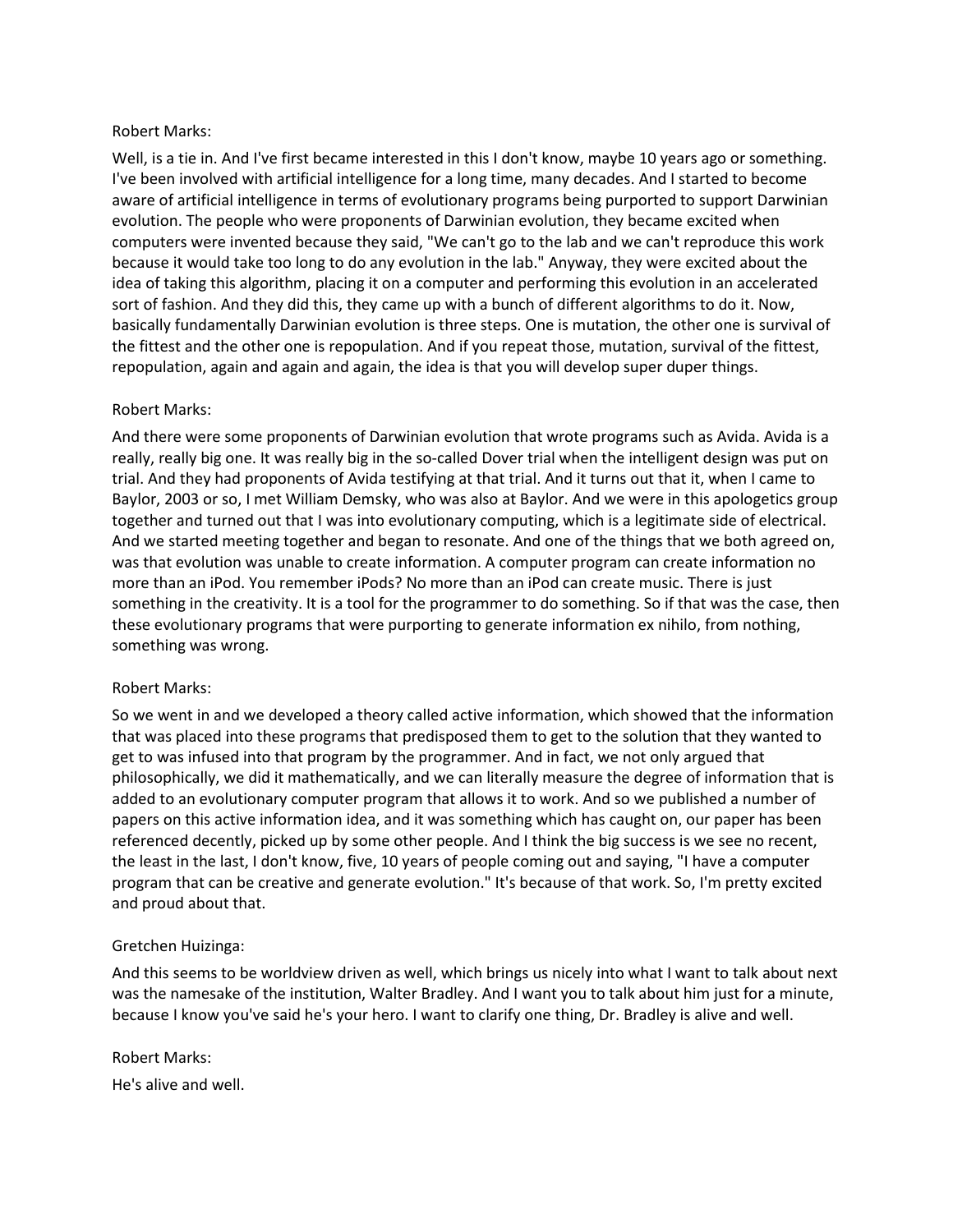## Gretchen Huizinga:

It's not a posthumously named center. That's such a hard word to say. Posthumously. And he's still contributing to the field in many ways. But why is he your hero? What qualities does he possess both as a scientist and a man of faith that led you and others to want to emulate him and go so far as to name a center after him?

## Robert Marks:

Well, the center was named after him because of the admiration that both William Dembski and I had for Walter Bradley. In fact, we were so enamored with Walter Bradley as our hero. We recently wrote a biography of him. So, this is my second book plug. More to come. And he is a remarkable person. The name of the book is For a Greater Purpose. And that's the way Walter Bradley has lit his life. He's my hero because like me, he's an engineer. He also worked incredibly in the area of Christian ministry. He was very active crew. I first met him when he was at Texas A&M and he joined me at the university of Washington, my old digs.

## Gretchen Huizinga:

And mine currently.

## Robert Marks:

Oh, that's right. You are there. That's right. And I was enamored by him because he was a proponent of academicians living out loud as Christians. And this is something that he promoted. He eventually moved to Baylor. I'm at Baylor today because Walter Bradley said, "Baylor, you should hire this full figured guy." And so I'm here because of that. Now, the lives that this man has impacted is incredible. And if you read some of the endorsements of the book, these are people that have interacted with Walter Bradley and done great things in their own rights. In fact, William Lane Craig, who was one of the greatest Christian apologist and philosophers alive today, said of Walter Bradley, "This is the most remarkable man I have ever met." We also have endorsements of other people whose lives Walter has touched, including Doug Axe, Hugh Ross, JP Moreland, Jay Richards, and a number of people.

# Robert Marks:

So, this is his ministry. This is his life. In the area of engineering and his technical contributions, he cowrote a classic book in 1986. Okay. Third plug. Okay? The Mystery of Life's Origin, with co-authors Thaxton and Olson. And there he looked at the implausibility that life was first created by chance. Now, this is not an evolutionary argument. He's not talking about evolution. He's talking about the origin of life and when life first appeared on Earth, how did that happen? And so, one of the things the Bradley Center did is they reissued this, I believe it was 1986. We reissued a year or so ago with updated chapters by Steve Meyer, Jim Tour, Guillermo Gonzalez and others. And they demonstrated that Walter's arguments along with Thaxton and Olson's in the original 1986 book, were still very solid. And so this is one of the components that Walter generated for apologetics.

## Robert Marks:

Now, he never talked about faith until the last chapter. In then the last chapter, he says, "Well, how do life get here? Well, maybe it was planted by aliens. Maybe it was..." I think the new one is that it was simulated. And he did mention at the end of the chapter, then it may was God almighty that created life. And so he introduced the theistic argument also. But the rest of the book was solid science. And if those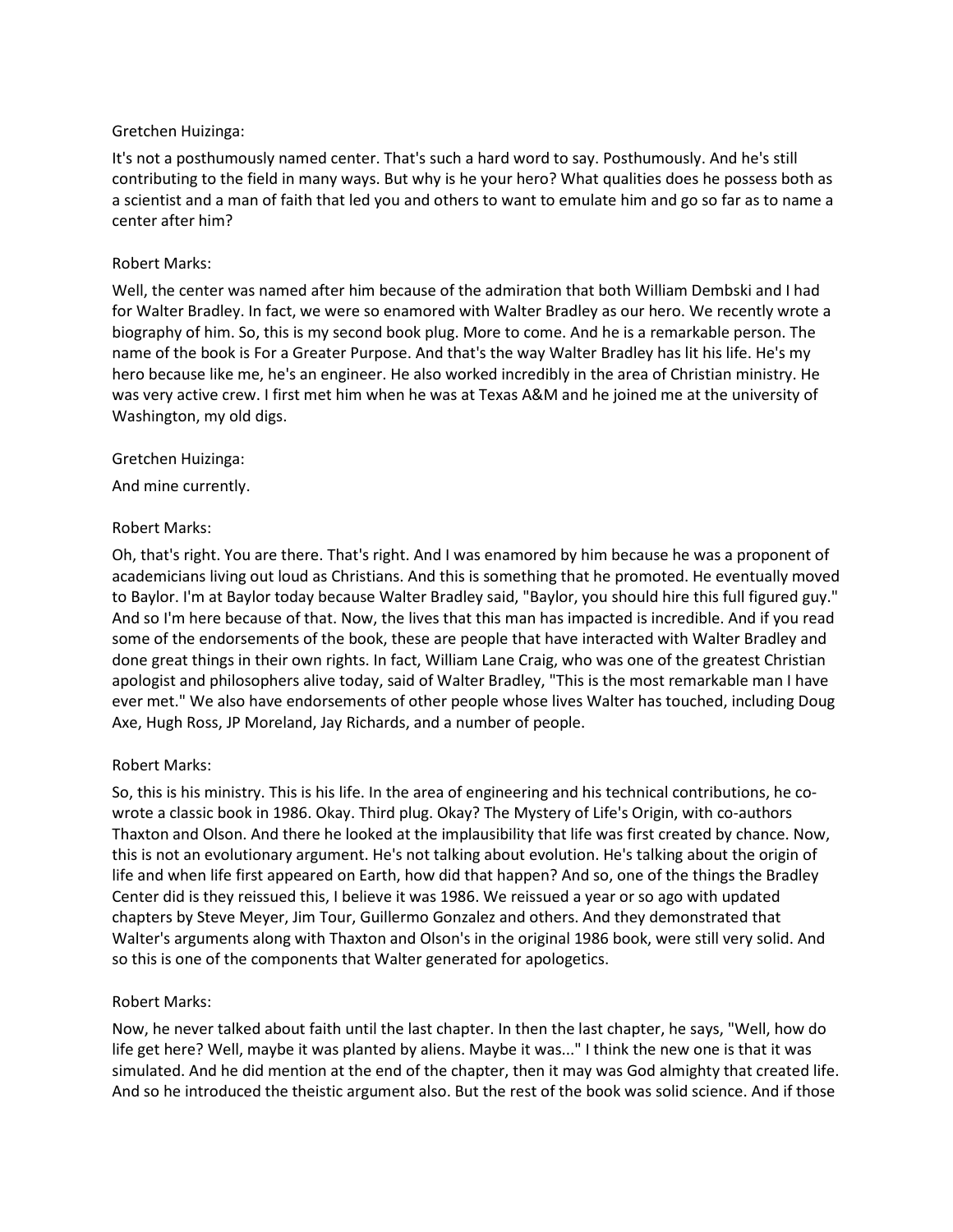people of faith, Christians, Jews, and et cetera, if what they believe is true, then what they believe should stand up to the scrutiny of science. And that's what Walter was showing.

### Gretchen Huizinga:

Well, and is not a new argument either. I mean, that's what the entire world believed until Darwin at all. If people want to know a little bit more about that, they can read that book. But there's also a bit of an homage to Walter Bradley on the website. So, they can read a little bit more about why Walter is your hero if they go to the Walter Bradley centerforintelligence.org. And I loved that piece.

#### Robert Marks:

Well, thank you

## Gretchen Huizinga:

Anyway. So, now let's talk about the science of AI a better one. A double click... I hate myself for saying that word. On this concept of computational intelligence is one of your areas of expertise. In fact, you wrote a book on it and the subtitle is Imitating Life. We've a little bit about this, but tell us a bit more about what computational intelligence is and how it's different from other flavors of artificial intelligence?

### Robert Marks:

That's an excellent question. It has to be placed in a historical context. Well, there was artificial intelligence in the 1960s. Okay. What was artificial intelligence in the 1960? It was an area which was championed by people like Marvin Minsky and Seymour Papert at MIT. And they were trying to write AI based on expert systems. Now what's an expert system? That would be somebody that would come to an expert and try to tease out of them the rules that they used in order to accomplish whatever they accomplished. So you might go for example to a person that traded the stock market. And they would say, "Well, if the S&P goes up three points and the DOW do goes down a point and the Nasdaq goes up three points, I would buy Apple." Or something like that. And so they would try to copy down all of these rules from these experts and reduce it to code.

## Robert Marks:

Now, along came what were called then the connectionist. And the connectionist were people like Bernie Woodrow Stanford, Frank Rosenblad, I believe it was at Cornell. And they came along and they say, "You know what? We could probably model this as neural networks as all of these nodes which are connected together." And then as often happens in academia, they came to a conflict. It ended up in Minsky and Papert writing this book called Perceptrons, which totally derailed artificial intelligence. And they got hit by their own ricochet because it also ended their work in artificial intelligence. So when the term computational intelligence was created, there was the stigma that the neural networks in the resurrection of neural networks, which happened, I don't know, maybe a decade after the Minsky-Papert book. In this resurrection, there needed to be this separation from artificial intelligence, which was always recognized as this rule-based system.

## Robert Marks:

Therefore, we got together. I was in a leadership position in the IEE. IEE by the way, is the world's largest professional society institute of electrical and electronic engineers. It has over 400,000 members. So,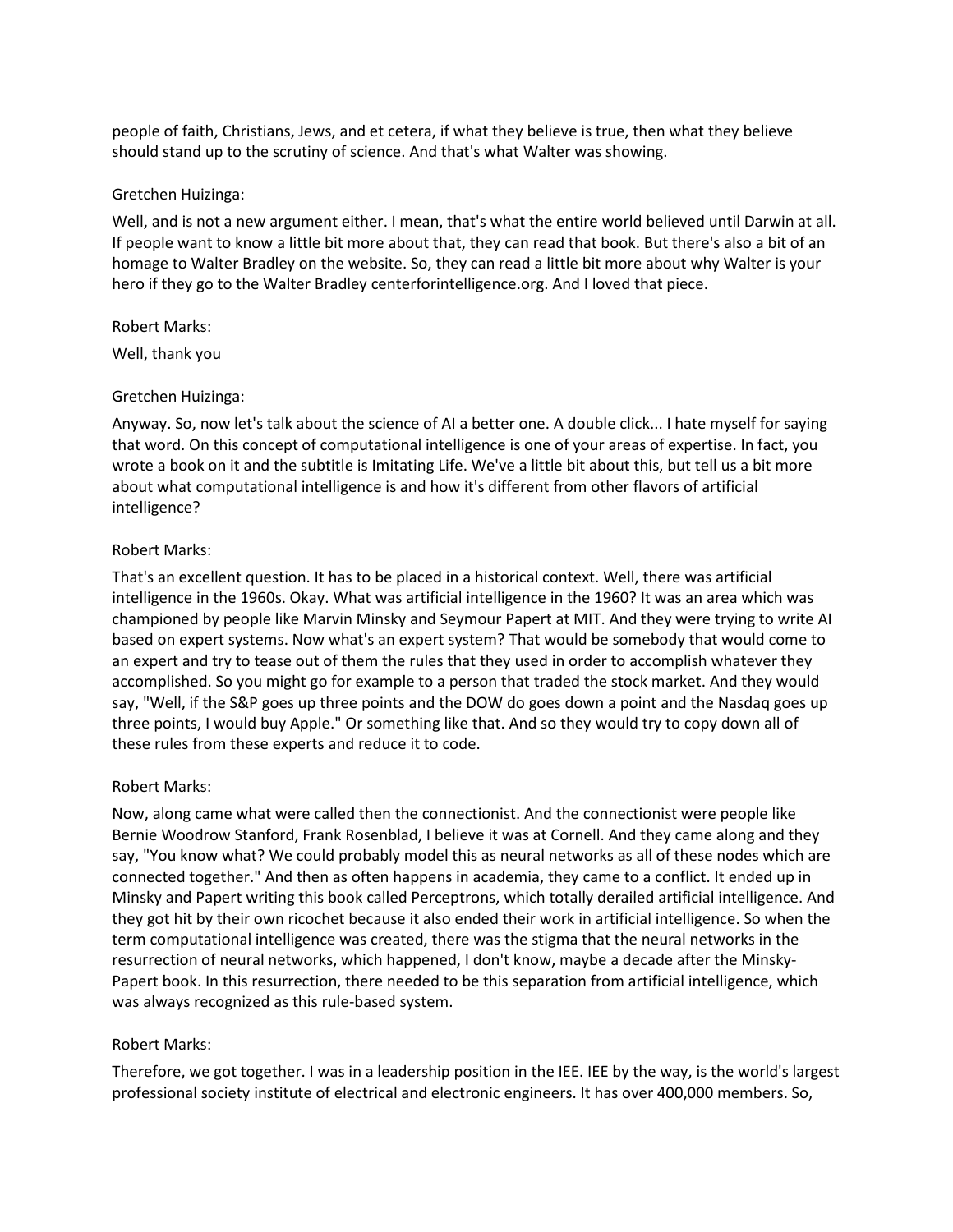that's pretty big. So I was in a leadership role of the arm of that dealing with neural networks. And we wanted to come up with an idea or a name that differentiated us from artificial intelligence, which at the time was associated with Minsky and Papert. And so on a back and forth email exchange between some of the other leadership people, we came up with the idea of computational intelligence as being a separation. Now, that was then, but this is now. And there has been, if you excuse my phraseology, but there has been an evolution in the definition of the name. So today you hear terms thrown around like artificial intelligence, computational intelligence, machine intelligence.

## Robert Marks:

I think artificial intelligence dominates in that, but all of them basically mean the same thing today. At least in the media they do. Part of the area of computational intelligence is an area a lot of people aren't knowledgeable about, which is called fuzzy logic. So, fuzzy logic comes from the way that humans communicate. If I'm telling you to back up the car, I will say back, back, faster, fast, slow, slow, slow down, slow down, stop. I'm communicating no numbers to you, I'm communicating to you in vague fuzzy terms. And what fuzzy logic allows you to do is it allows you to take those terms and translate those directly into computer code. And this was pioneered by a guy at Berkeley called Lotfi Zadeh. He passed away just a few years ago, but it made an incredible impact and was a way that expert systems could work because it did take this biologically wherever it came from communication of fuzzy linguistics and allowed computer code to be written around this fuzzy communication.

## Gretchen Huizinga:

See, and that is a hard problem as far as I'm concerned, is how do you make concrete the very abstract that humans seem to have no problem with that machines have more of a problem with.

## Robert Marks:

Oh, yeah. One of the things I talked about was the inability of artificial intelligence to have common sense thus far. And there are things that we can do in terms of common sense that computers have a rough problem doing. There's something called the Winograd schema, which AI has failed to conquer over many years. A Winograd schemais for example, I can't cut down that tree with this ax because it's too small. Now, the question is, is the axe too small or is the tree's too small? We know immediately it's the axe that's too small. But a computer would have a difficult time figuring that out.

## Gretchen Huizinga:

And as a next English teacher, this is the problem with misplaced modifiers. It's very similar just in language to confused people.

## Robert Marks:

Yeah. I call them vague pronouns, at least in the Winograd schema. But there's other ones that don't require pronouns. And these are called flubbed headlines. For example, milk drinkers return to powder. If you think about that, you know that there's a funny interpretation of that. You know that there's the true interpretation, what the writer of that headline meant, we know what immediately and computers would have a difficult time doing that. They don't have that common sense.

Gretchen Huizinga: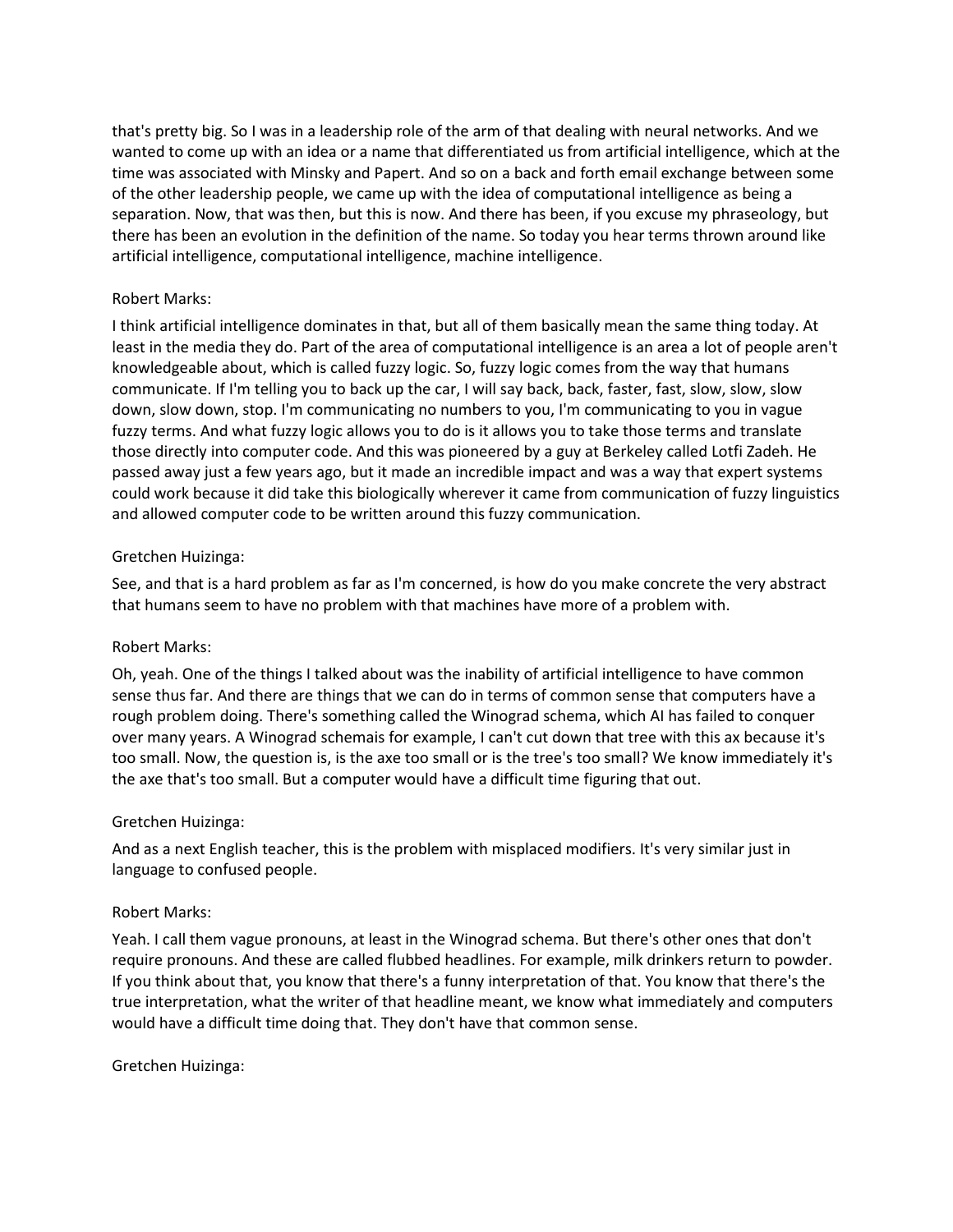So, Bob, one question I keep asking people who work on AI, is what's hope and what's hype? And I keep asking because the chains keep moving with technological breakthroughs. And in many cases, what was hype is now hope. But there's still, as we've talked about many grand challenges, maybe some insurmountable challenges, but what's your take on hope and hype in AI based on what you've called seductive semantics and seductive optics and how that impacts our view of AI?

### Robert Marks:

We are as through social media and even so-called news media, we are seduced into clicking on web pages. And how do they get us to click on these web pages? They use what I refer to as seductive semantics. They want something there that's sexy that makes you want to click on that. And of course, if you click on that, you go to the webpage where there's lots of ads and whoever is writing the article gets paid in accordance to how many times those ads are visited. So they're trying to make money. So one of the sources of this is click bait. Another one I maintain is uninformed journalists. I think there's a lot of journalists who think they know what AI is, but when they write about AI, they have no clue. The other one is promotion. Everybody wants to give their product or whatever they're doing a brand.

### Robert Marks:

And even as professors are guilty of doing that, we are supposed to go out there and drum up support and get money from the government and industry to support what we do. So those are the motivations for some of the hype I think in general. Now, what is seductive semantics? Especially with AI, we use terms all the time that aren't defined. There will be a headline that says new AI is self-aware. And the word self-aware is used without definition. Now, my car when I back it up is aware about its environment because if I get too close to a wall as I'm backing up, it starts beeping at me. Does that make my car self-aware? Right? I think self-aware, if you examine it closely is like the car, you're aware that you are [crosstalk 00:26:26] I think therefore I am. Yeah, exactly. Exactly. That's what self-aware is, but I think you can see seductive semantics self-aware could be used that way. Therefore, it's always important to define terms before you use them in a hyped up story. That's seductive semantics.

#### Gretchen Huizinga:

What about optics? Seductive optics?

## Robert Marks:

Oh, seductive optics is when for example, AI is put in a package which kind of enhances and amplifies its view of being human like. An example of that is the robot Sophia. And she has been on late night talk shows and other places. And she was even granted full citizenship in the country of Saudi Arabia. Believe it or not. So, the interesting thing is that they have this lady, she can make facial expressions. Her lips are synced with her words, but really what she is doing has little to do with the AI. She is simply a package for the AI and she is a package for the AI that gives the impression that the AI is more human than it is. And so that would be an example of seductive optics.

## Gretchen Huizinga:

Well, so Bob, the last time we talked and this is related to this question, you gave me a word that I was unaware of. You told me about claquing, C-L-A-Q-U-I-N-G. It's a French word and it refers to a paid cheering section for French operas. I dug around a little bit on that word and found out that not only do they get paid to cheer, they're actually morphed into figuring out how much power they had and said, "You have to also pay us not to boo." So-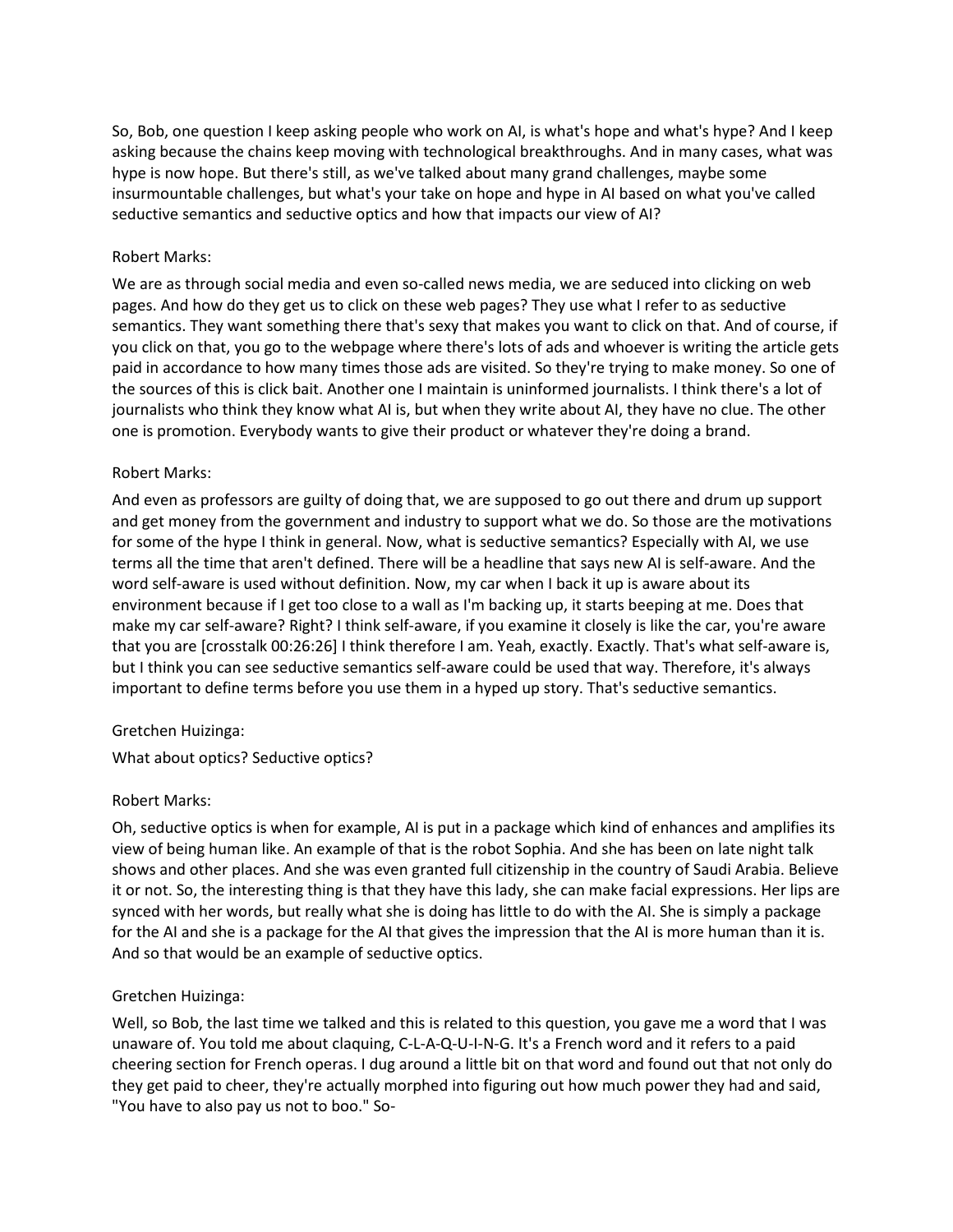## Robert Marks:

That's right.

## Gretchen Huizinga:

I thought, I have missed my calling in life. But do you feel like there's AI equivalent of a cheering section to the claquers of the French opera here?

## Robert Marks:

Well, I think certainly we have individuals that are claquers. These are people that promote AI and promote it inappropriately. But even today we have the claquers, not in AI, but we have people that are promoters, we have people that are publicists. We have people that are producers and all of these people are basically claquers. They're jumping up and down for a client and saying, "Hey, look at this client." And I think that any time that we have that, we are experiencing this idea of 19th century claquing.

## Gretchen Huizinga:

Yeah. All right. Well, so in my previous podcast, I interviewed a lot of people about the latest developments in computer science and AI. And I started each interview with what gets you up in the morning? And a bit later I asked the bookend question, what keeps you up at night? And I want to ask you that question, Bob, because you wrote a book called The Case For Killer Robots. I figured something must be keeping you up at night in order to write a book with that title. So make the case for our listeners. Why do we need killer robots also known as autonomous weapons when so many people are saying that's one area AI should not go?

## Robert Marks:

Oh, yeah. I think that's a terrible mistake. I think that we only need to look at history, see the foolishness in not developing everything that we can technologically. And the reason for this is because technical superiority in nations, it wins conflict. And even in the absence of hot conflict, it gives pause to people who would do us harm. And I think this is true in the United States. There is for example, a stop killer robots movement. And these are people trying to diminish the development of autonomous killer robots as they call them. And they put out this scary video and the scary video has been picked up by Hollywood. What was the name of the movie? Angel Has Fallen, where in the beginning there is an attack of swarm drones. And swarm drones are a manifestation of these killer robots. And I tell you, swarm drones used to really bother me because if you have a swarm drone of say 1000 drones which are attacking you, you can take out 90% of them and that drones swarm still complete its mission. And that to me is very scary.

## Robert Marks:

So swarms are very resilient to attack. So, that gave me pause for a long time. But the beauty of the technology in the United States, as long as it's supported, will come up with ways of countering that. How do you take out a swarm of drones? Israel came up with the idea of shooting a laser and maybe taking out a drone one at a time. Well, that would just take too long. And then Russia has come out with an EMP cannon. We're all familiar with EMPs where an MP explosion goes off.

## Gretchen Huizinga: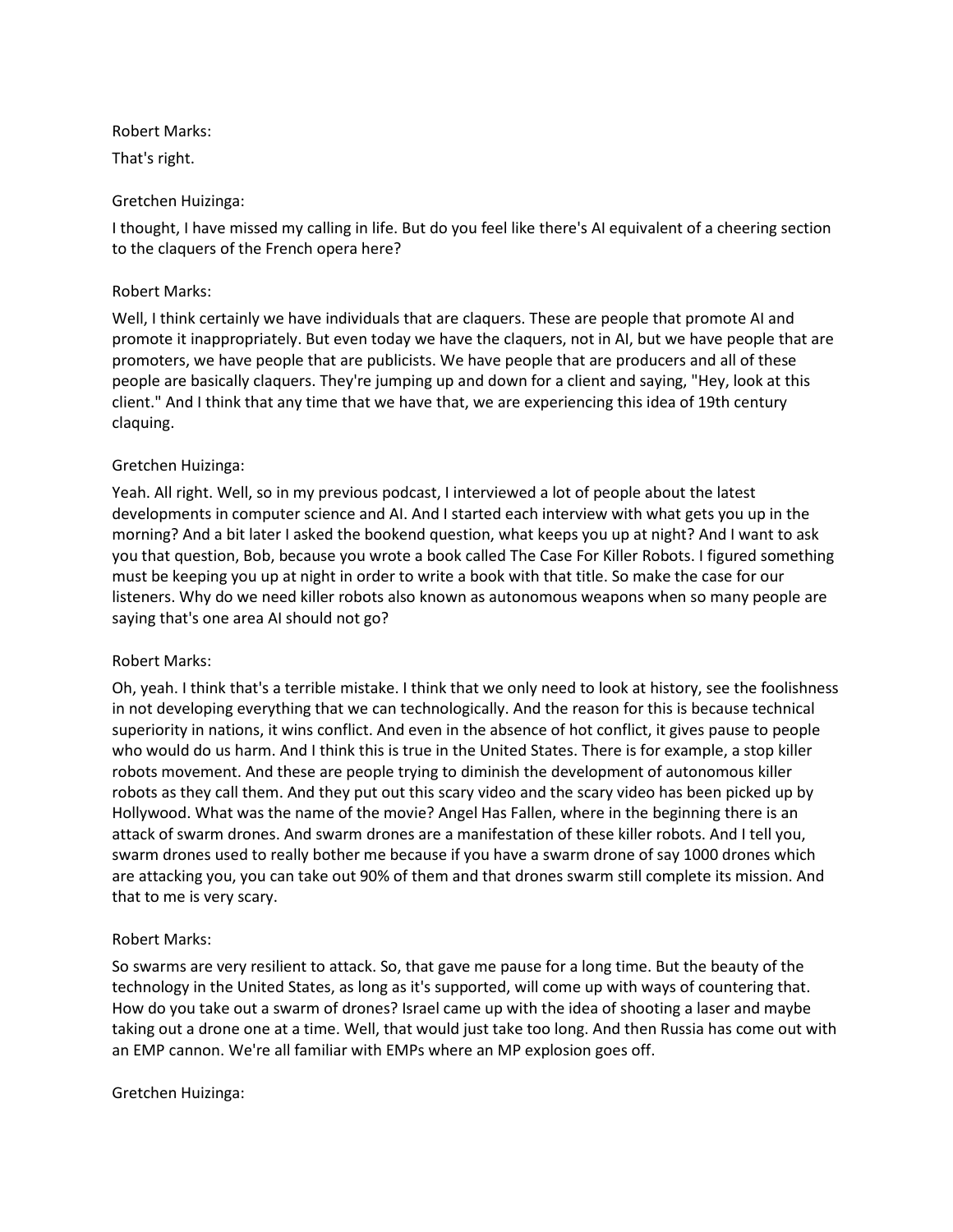I'm not sure that we are all familiar with that.

### Robert Marks:

Oh my gosh. EMP is electro magnetic pulses. And if they put up a Thermo nuclear bomb sufficiently high above the United States, above Kansas, it could disable our entire power grid. What it does is EMPs fry your electronics. Why is that? Because if you think of your cell phone, what happens to the cell phone? The cell phone receives these very, very small signals, microwave signal and turns them into audio and video and everything of that sort. So, it takes microwave signals from the air, it converts it to electricity and it does its magic. Imagine though, that signal is increased a billion times, that energy which is going to be introduced to the little wires in your cell phone is going to be large that it literally fries your cell phone. And that's the problem with the EMPs. So, EMPs give me pause, especially with China's new launch of this super sonic missile.

## Robert Marks:

So that means that at a push of the button, they could take out our entire power grid. But getting back to swarms and our resilience towards swarms, Russia came out with this EMP cannon, which is a big antenna that generates an EMP pulse. And imagine this EMP pulse going into an attacking swarm. This MP pulse would just be like spring bug spray in a swarm of gnats that is attacking you and all the gnats would fall down. So the swarm idea bugged me for a long time until I heard of Russia's solution. And all of a sudden I feel a lot better and hope that the United States is pursuing similar sort of technology. So this is the problem with the arms race. People come up with different devices, including AI, but then there needs to be countermeasures. This is terrible. I wish it didn't exist, but it's existed throughout history and will exist forever because a man's full in nature. And that's something that is unfortunate, but needs to be pursued. That's reason that I support the development of so-called killer robots.

#### Robert Marks:

By the way, one last thing, there are autonomous killer robots available. Israel has something called the harpy missile that can do totally autonomous missions. They launch this heartbeat and it goes over a battlefield and it loiters, it kind of flies around and it waits till it's illuminated by radar. And when it's illuminated by radar, it follows the radar being backed to the installation and an [inaudible 00:33:25] takes out the radar installation. All of this can be done autonomously without human intervention. So, we shouldn't mistake that these autonomous robots are already among us.

## Gretchen Huizinga:

Yeah. And I think that goes back to our world view point as well. The people that are saying we shouldn't be making them are not factoring in that other people are. And again, with the fallen nature, we're not going to change human nature. So this whole defense system is necessary.

## Robert Marks:

Yeah. For example, even the best treaties in the world, do you think that the North Korean dictator is going to follow a nuclear arms treaty? No, they're not going to. What about the dictator in Syria? Is he going to follow a biological weapons ban? No, he's not, no matter what we do in terms of treaties, it isn't going to work. And many of these people, including Iran are developing these weapons behind the scene covertly. So yeah, it's important we stay on top of it.

#### Gretchen Huizinga: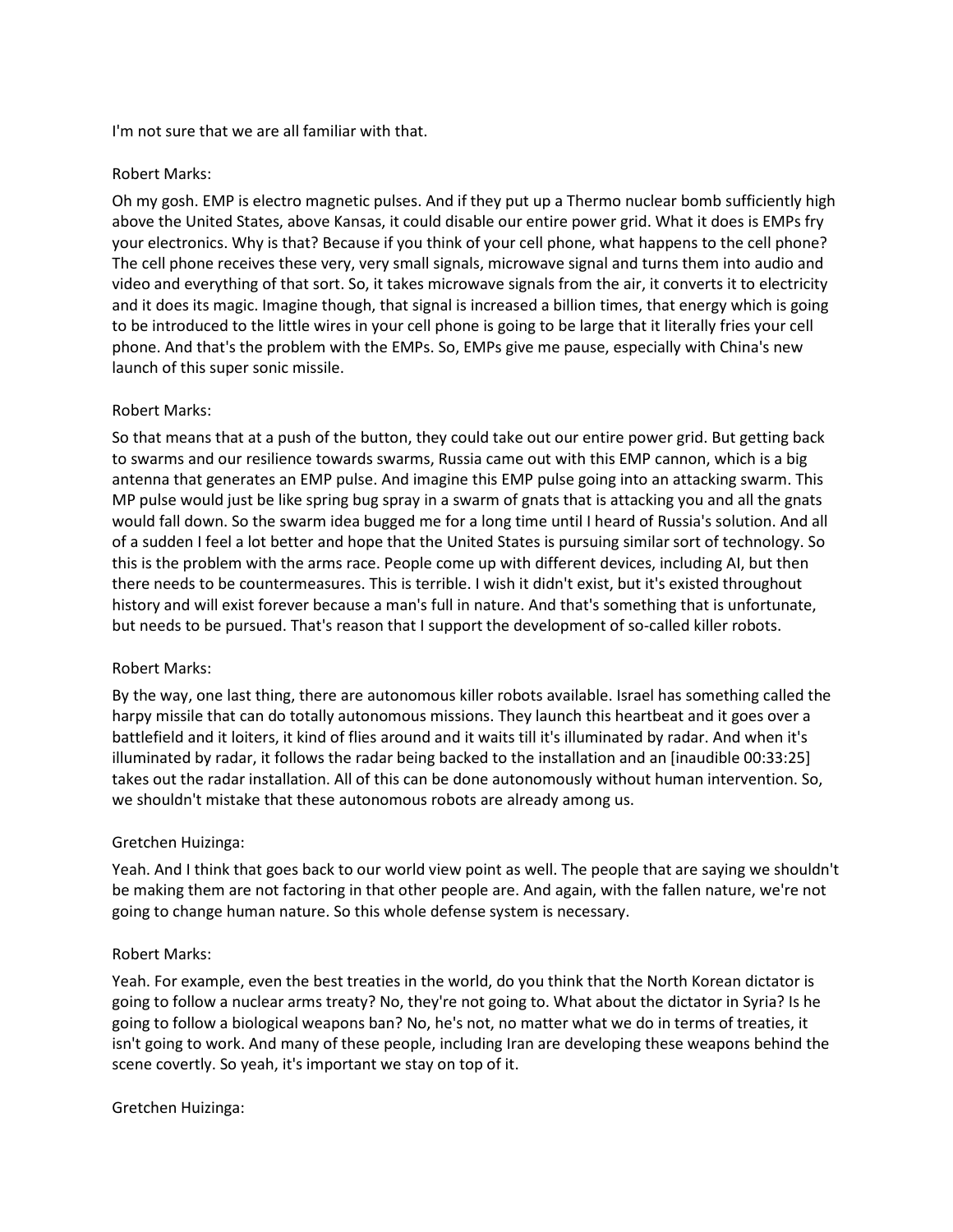Well, as you know I'm also part of an organization called AI and Faith. And we've mostly been talking about AI, but I'd like to focus for a minute on the faith side of things. And the prevailing worldview in high tech is notably skeptical, if not openly hostile to the Christian faith. I know there are many Christians working in AI and they care deeply about AI from an ethical perspective. So, you've talked a bit about the different ends of the ethical discussion. How should Christians inform both design ethics and end user ethics? And can we even?

## Robert Marks:

Well, let's see. Yeah. Ethics, I think you divided it well. There is design ethics. This is for the engineer. I think that design ethics is pretty well agnostic. The design engineer is supposed to develop AI, and the question is not whether it's autonomous or not. The question is whether this AI autonomous or not, does what it was designed to do and no more. And that's design in general. You want to do whatever you design to do what you designed it to do and no more. This takes a lot of domain expertise, it takes testing because you have to take this AI and you have to test it. And that testing must be done with a degree of design expertise. And once your product is done, you can go to your customer and say, "I have developed AI. And this AI does what you asked to do and it does no more." And that's the design ethics. This is in contrast with end user ethics.

## Robert Marks:

End user would be for example, a commander in a field which sees a certain scenario and wonders whether or not he should use his AI weapons in the conflict in accordance to the circumstance. It also has to do with a lot of ethical questions. Now, I have attended a lot of ethics lectures. Some are secular ethics. And I always found the secular ethics were kind of built on sand because they use things such as community standard and things of that sort. If you go back to Germany, there it was considered ethical to do terrible things to Jews. Right? That was part of their ethics. And so, I think that any ethics which is built on a secular view is going to be built on sand. I think though, if you go to the Judaeo Christian sort of foundation, that you're building it more on a rock, even there, I see disagreements as the ethical end user, but I see a lot greater consistency and at least a reference which you can give to substantiate your end user use of whatever you're using.

# Gretchen Huizinga:

This podcast is part of a larger project called Being Human In An Age of AI. And we ask what makes humans special? And what does it mean to flourish on the frontier of a technological future? We've already talked about what makes human special. So, I want to interrogate this idea of flourishing. Since a frictionless existence is a common selling point of AI technologies, what does it mean to flourish in your mind, Bob? And how might a Christian view differ from say a humanist or materialist view? Is there a point where flourishing might be bad for us and the little friction good? What does the Bible say about it? What do you think about this?

# Robert Marks:

I think on the negative side, too much technology is kind of numbing. There is distraction, which technology gives. It's credence to the old saying that the idle mind is the devil's playground. We grow weary, I think because we have too much play time. It isn't that we don't have enough play time. We have too much play time. One of the things that Ecclesiastes in the Bible says is that one of God's gifts to us is toil. This was recently pointed out to me by one of my PhD students who is a Christian, who has literally memorized the entire book of Ecclesiastes. But this is a gift to us. It is toil. John Tamny wrote a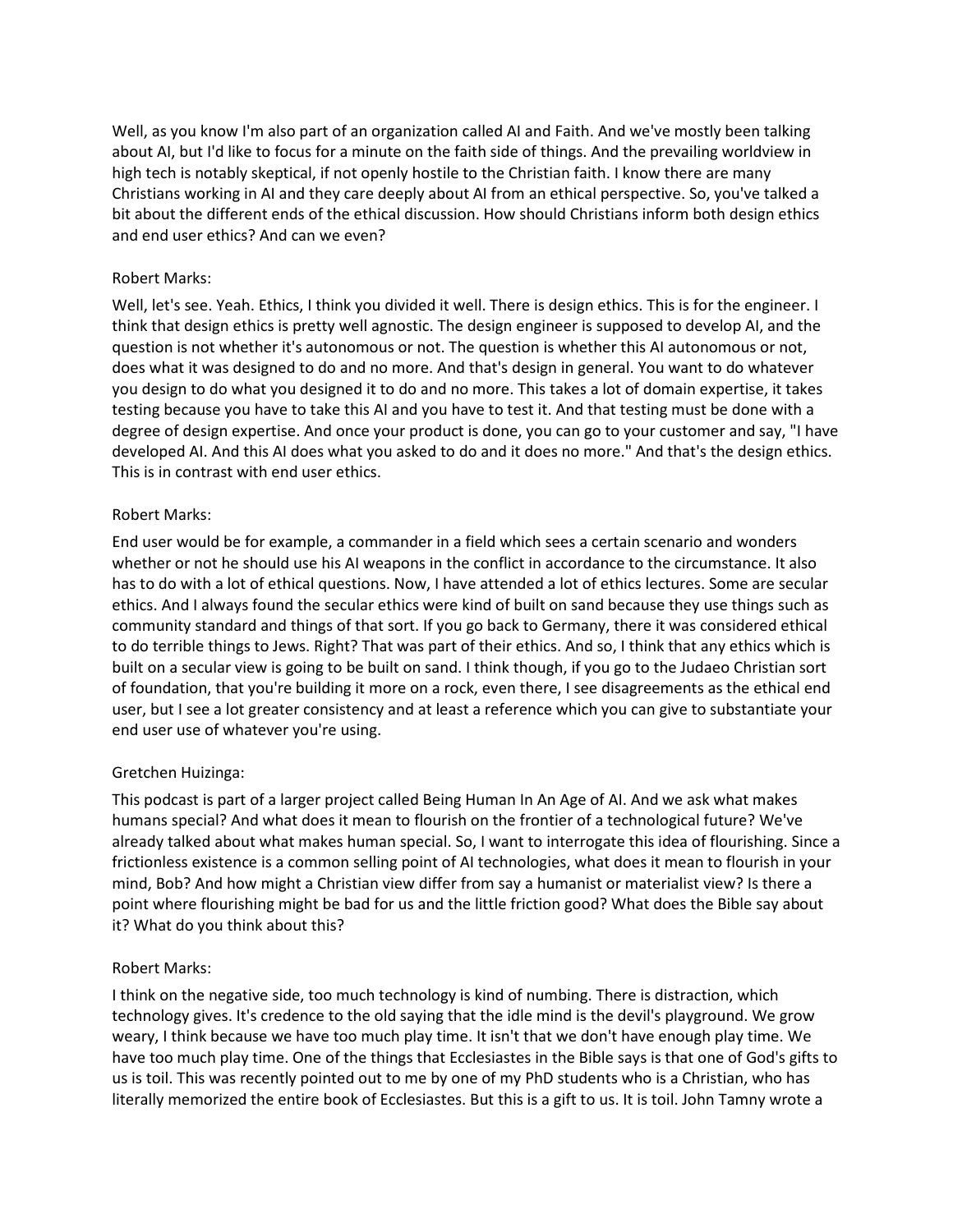great book. And it was called The End of Work. And it is how AI and the technology of the future is going to make life for many, many people, much more enjoyable.

### Robert Marks:

I'm old enough to remember my grandmother said, "You got to go out Bob and you have to hoe the weeds in the corn." So I would go out with a hoe and I would chop down these weeds and things like that. And that doesn't happen on modern farms. And it's because of technology. AI is going to, I believe, add to this. Now, are there going to be dangers? Heck yes, there's dangers. Anytime you add new technology, there is a danger. So we have the good and the bad. All of these things are no more than tools. And it's the way that these tools are used. It's going to be the same exact thing with AI. It's not going to be our master, we are going to be the masters of AI and we are the ones that are going to have to decide how this AI is ultimately used.

### Gretchen Huizinga:

So, you have a positive view on the impact of AI and human flourishing more so than a negative view?

### Robert Marks:

I would say yes. You started out saying whether I was a dystopian or a utopian. I guess I lean more toward John Tamny's work. Is that our sixth book plug? I don't know. Yeah. But Tamny's idea is tracing through history of things which develop technologically and resulted in our lives being much more enjoyable. And I think that AI is going to do that. We are going to have problems. We are going to have job losses. Everybody talks about the impact on jobs, but on the other hand, I'm a great believer in free enterprise. If people get out of the way and let free enterprise and capitalism flourish, because right now, today we have things which we never had before. We have web designers, we have social media stars, we have graphic designers, we have podcasters. Right?

#### Gretchen Huizinga:

Ad infinitum.

#### Robert Marks:

Ad infinitum. And we have the guy that has to be hired to ban your video on Google. That made his job. Right?

#### Gretchen Huizinga:

Fact checkers.

## Robert Marks:

Fact checkers. Right, right. Yeah. So all of these are going to be new things which are going to be happening and there is going to be quite a transition. But I think overall it's be incredibly positive. That's right.

## Gretchen Huizinga:

I'm going to continue to interrogate this in future talks with people because I wonder if there isn't a computational version of the prosperity gospel that a Christian should try to avoid looking at the film WALL-E, where you see at the end of the film, the people that were taken off the planet have just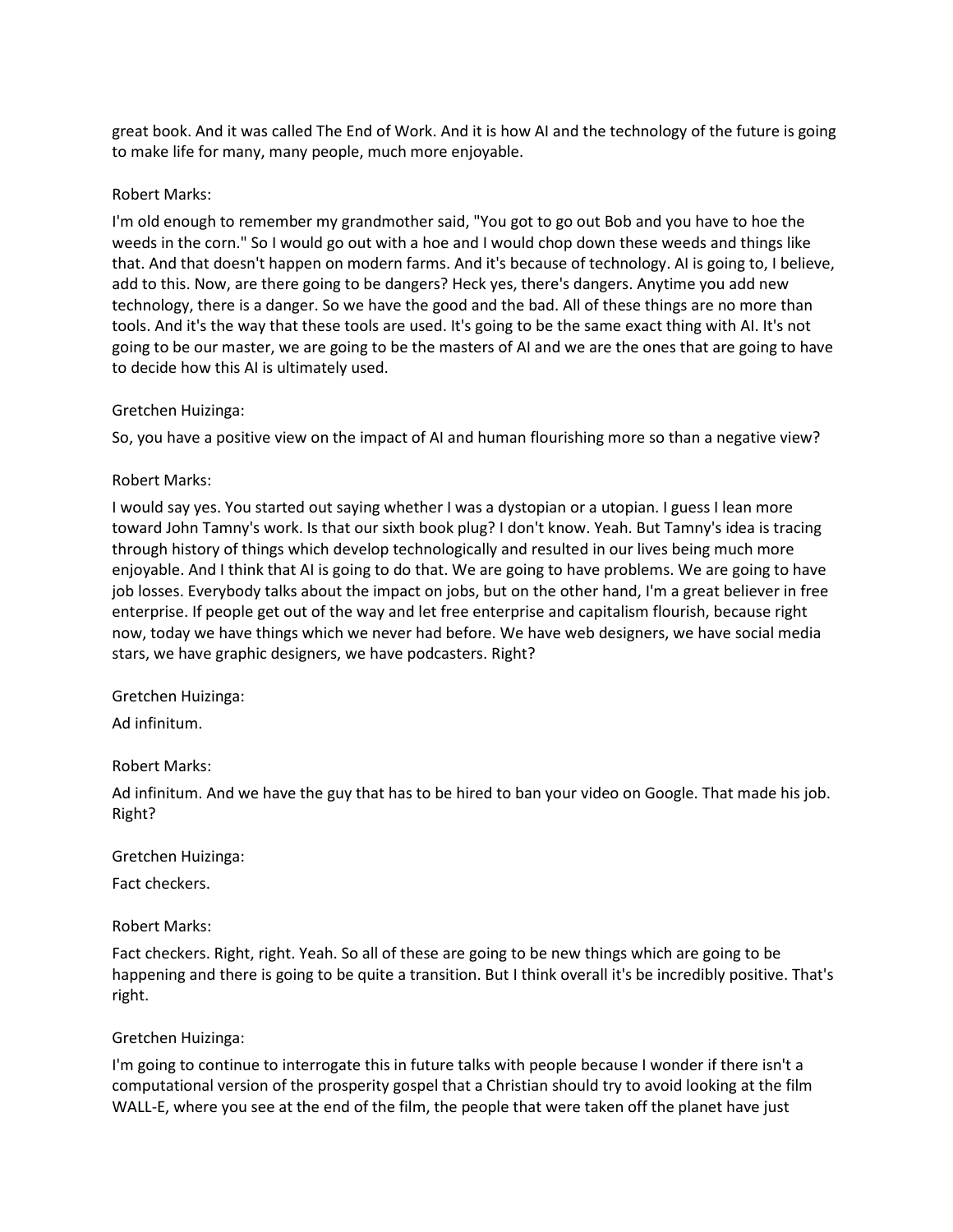become so leisurely that computers make all their decisions and they become unable to have agency. But anyway. So as we close, I want to give you a chance to share your personal vision. Bob, in your role as the director of the Walter Bradley Center, how do you see your personal mission and what kind stamp or legacy would you like to leave on the field?

## Robert Marks:

Well, we talked about my hero, Walter Bradley. I would like to leave a legacy much like he has. I am a Christian. I am a follower of Christ and have been so since I've been a junior in college. And I guess my end result is how I please the Lord God almighty. I want to be like Paul at the end. Where he says in second Timothy, "I have fought the good fight, I have finished the race. I have kept the faith." I want to do that with whatever I'm doing. We're all given gifts. My gift is being a nerd. I'm really good at AI and God has gifted that to me. And I want to use that as much as I can for his glory. And part of that is a pushback against atheist and secular conclusions of what happens with AI. That for example, is the truth with evolution. I don't care if somebody believes in evolution or not. I don't care if they're theistic evolutionist, young earthers or proponents of intelligent design.

### Robert Marks:

But I do get troubled when somebody comes along and says, evolution is the description of our origin and therefore there is no reason for a God. All of a sudden that's something that needs push back. And so I do want to push back against those who say that AI will be smarter than us. I think that both computer science, and if I could say the Bible talks against this. So, that is I think the goal of the Bradley Center. And it's to show that we as humans have exceptionalism above AI. Things which I mentioned before creativity, sentience, understanding, but there's also things we can do. We interact with each other, we feel emotions and AI is never going to do that. This is an exceptionalism that we enjoy and needs to be celebrated. And all of this is consistent I think with the Judeo-Christian teachings.

#### Gretchen Huizinga:

I forget who said it, but AI might beat me at chess, but it's not going to be happy that it did.

#### Robert Marks:

Oh, that's right. Emo Phillips is maybe the greatest comedian of all time. He said, "Yeah, the computer can beat me at chess, but it never wins a contest of kickboxing." So, yeah. So, there's things that we're always going to be dominating over and computers will never beat us at kickboxing.

#### Gretchen Huizinga:

Right. Well, Boston Dynamics may come up with something that-

#### Robert Marks:

Oh, Boston Dynamics does incredible things. Lots of seductive optics, but it's still very impressive.

## Gretchen Huizinga:

Yeah. I'm afraid of their dogs.

Robert Marks: